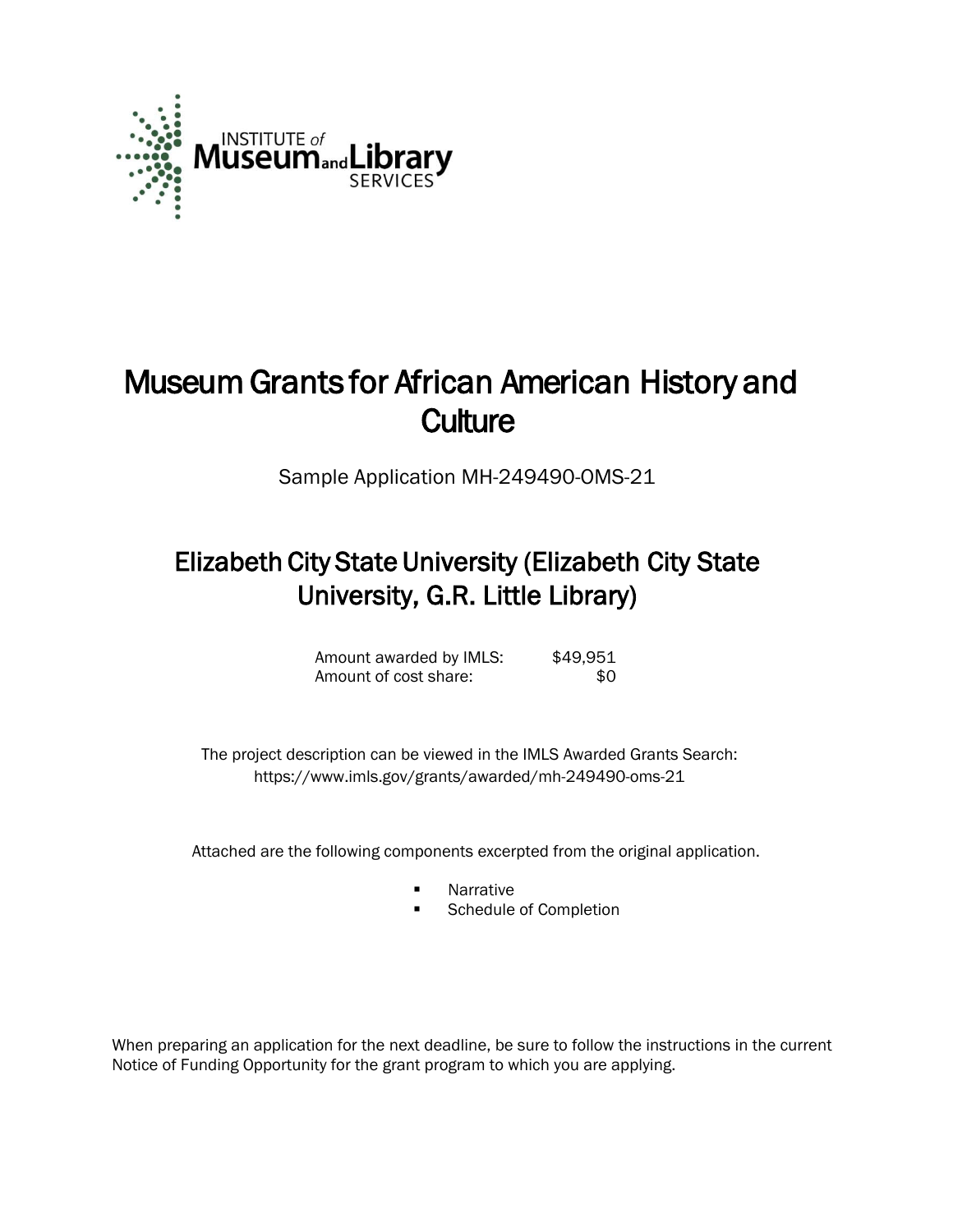## **Project Justification**

## **What need, problem, or challenge will your project address, and how was it**

**identified?** Elizabeth City State University is ideally situated through its curriculum, faculty, and location to provide close exposure to a wide range of post-education professions, especially those with low diversity. Our campus population is predominantly people of color, though it is diverse in all factors of identity. With a broad range of degree programs, ECSU has an opportunity to expose students to a wide range of careers that will utilize the education received during their years with us. Recent national education initiatives have promoted minority races and genders' inclusion into science, technology, engineering, and mathematic (STEM) academic programs and professional careers. This effort has increased the minority representation in STEM, and this grant seeks to effect similar results in areas of professional social sciences that are more homogenous than others are.

One such area is the professions that center on the preservation and conservation of cultural history, including Archives Management, Museum and Historical Site Management, and related fields. ECSU proposes to design and furnish a dedicated Archives Classroom with furnishings and technology that will support student and faculty research and give students practical archives management knowledge through hands-on experience. The classroom will grant the campus community access to and training in hardware and software in current digital archives. The classroom will also provide a space for embedded librarian/archivist instruction that will tie Archives theory to Archives practice by incorporating the Association of College and Research Libraries' *Framework for Information Literacy for Higher Education*'s six core concepts[1] and the Society of American Archivists' *Guidelines for primary source literacy's* five learning objectives.[2] The requested \$49,951.30 will fund the purchase of research-sized tables, seating, computer stations, scanners and digitizers, and other technology currently in use in active Archives and Museums.

Recent campus discussions between professors and library and archives staff on the university's students' career readiness for archival and public history professions led to research in these professions' diversity. The university library and archives are undergoing drastic infrastructure repairs, allowing library leadership and staff to repurpose library and archives spaces for enhanced academic and student support. History professors' expressed need for archives research space for their classes and a new minor in digital archives furthered the idea of repurposing a classroom-sized space co-located with the Archives office and central Archives storage area into an Archives classroom and research space. Combining the need and the location became a possible solution for several issues and an opportunity to promote new professional avenues to students in relevant courses and majors in addition to supporting faculty researchers, instructors, and interested community users.

This grant proposal will address three significant issues:

- 1. the lack of diversity in archival and cultural memory professionals;
- 2. the student use of primary and historical documents in Humanities, Social Science, and Interdisciplinary studies; and
- 3. the awareness of the impact a small, rural historically black college and university (HBCU) can have on its region.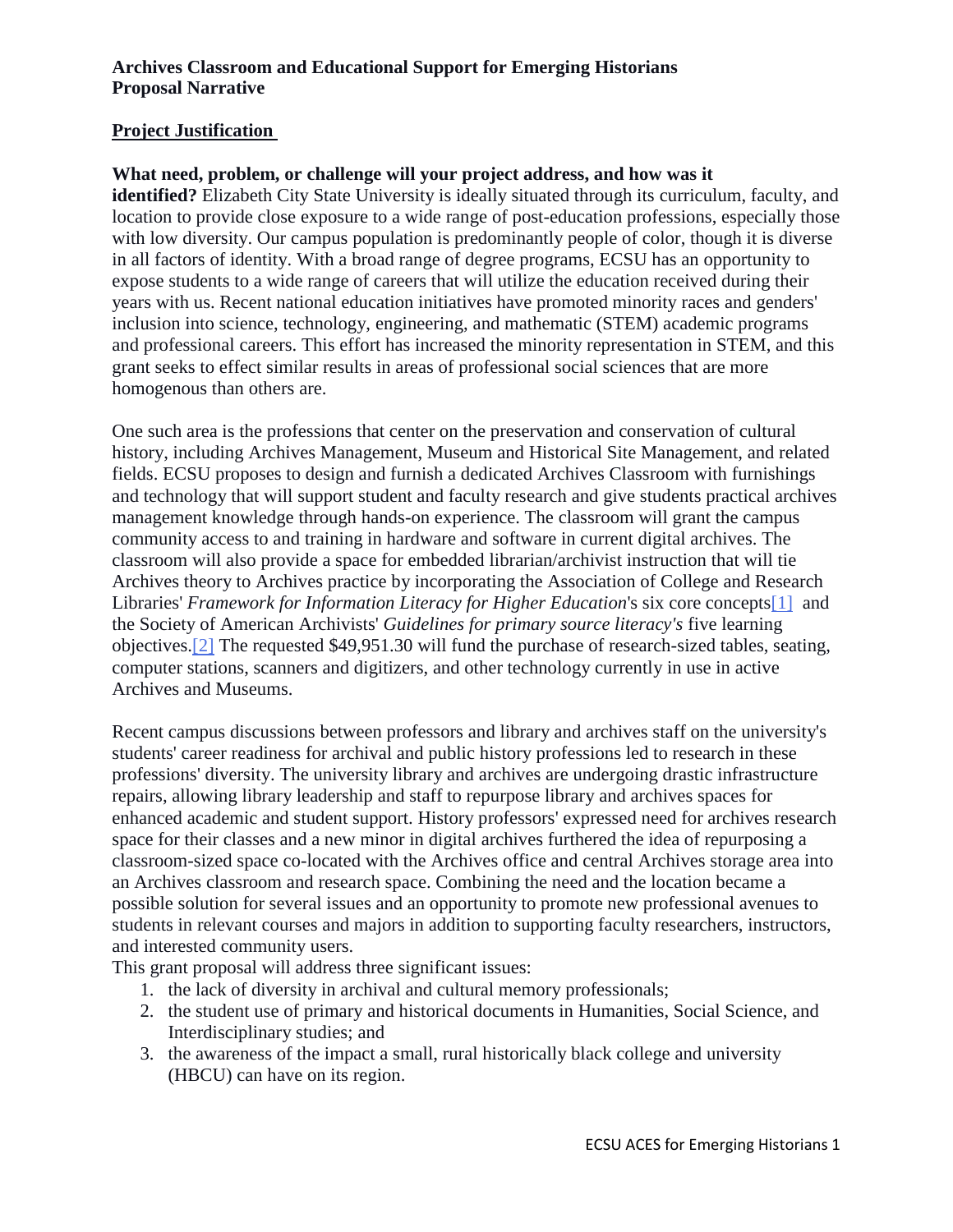The grant project's goals are:

- 1. to develop practical and theoretical knowledge of physical and digital archival practices in minority Humanities, Social Science, and Interdisciplinary college students;
- 2. to increase the use of historical, primary documentation in undergraduate academic research; and
- 3. to promote the rich history of a rural HBCU, Elizabeth City State University, in regional and state history research.

**Who or what will benefit from your project, and how have they been involved in the planning?** ECSU's Humanities and Social Sciences faculty and students will be the direct beneficiaries of this project, which provides them with opportunities for specialized training and research space that enhances their career-ready skill-building. The equipment and space availability will enhance the curriculum by providing access to real Archives materials and archival manipulation technology currently found in active Archives and Museums. These curriculum enhancements may lead to improved recruitment and retention for these smaller academic departments, leading to degree attainment and more minority professionals entering these non-diverse fields.

G.R. Little Library will also directly benefit from expanding the Archives department footprint, which gives purpose and function to an under-utilized space and extends service capabilities to researchers from our campus and community.

**How will your project build the capacity of your institution?** This project will allow the library to repurpose underutilized building space into a functioning and vibrant user space. Previously an office used for two meetings a semester, this space will be a classroom attached to the Archivist Office and co-located with most archival and special collections storage.

The Archives, though lacking a dedicated Archivist at the helm, has formed new collaborative bonds with the campus radio station, WRVS, and with the library and archives of regional higher education sister campus, East Carolina University. Both new partnerships have a digitization-foraccess focus, with WRVS depositing their historical recordings into the ECSU Archives storage vaults. The Archives classroom provides an environmentally-controlled location for these partnerships to work on targeted collections.

This grant will also help create a space for training in the handling of archival materials and areas to convert archival materials into digital representations that are more accessible to the broader research community and support the conservation and preservation of the fragile physical items. This space will allow collections users ample space to spread materials out without damage and provide technology access to further their research.

**How will your project address the goals of the Museum Grants for African American History and Culture program to build the capacity of African American museums and support the growth and development of the museum professionals?** The grant proposal's goals correspond to the principal point of the Museums Grants for American History and Culture programs by increasing the career-ready skills of minority History students. With an archives classroom, minority Humanities, Social Science, and Interdisciplinary college students will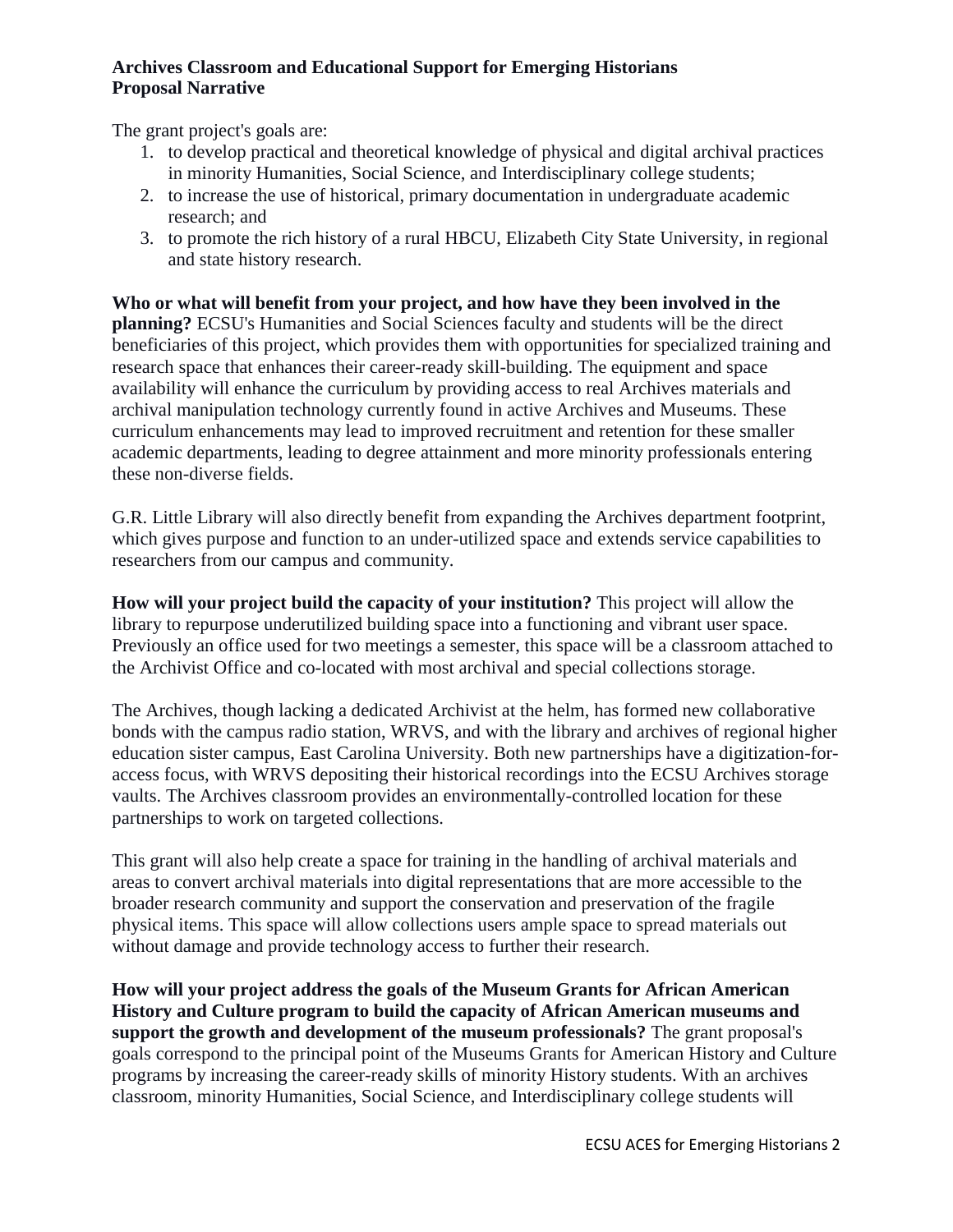develop practical and theoretical knowledge to manage cultural memory collections. ECSU faculty will expand the use of historical, primary documentation in undergraduate academic research (lessons and assignments) and their research. The G.R. Little Library will promote access to its archives to both the ECSU populations and strengthen the relationships with its external Archives partners.

The archival classroom will increase patron access to institutional, community, and regional history materials and information on prominent figures in Northeast North Carolina history. Some of the collections are identified and searchable, while other collections are hidden treasures of the university's African-American history.

#### **Project Work Plan**

**What specific activities, including evaluation, will you carry out?** This room will be a multifunctional room. The library will designate the space as an archive's classroom where ECSU faculty can bring their students to learn, handle, and review archival materials. For the non-class experience, the room will allow library staff and community users to use it as a research space and as an archive special event room.

Examples of specific activities include:

- · Podcasting and filmmaking of historical projects;
- · Recording of oral history including assignments, alumni interviews, and symposiums;
- · Creating finding aid through Dr. Melissa Stuckey's Bias folder assignments;
- · Digitalization of archives materials.

Some special events to be held in the space include Homecoming and VikingFest Week oral history collections and National Library Week activities.

For fall 2021 ECSU Homecoming weekend and Spring 2022 VikingFest, the library will host an Alumni event called "Alumni Matters." The library will collaborate with the ECSU TV and Radio station for this event to record memorable moments of the Homecoming's Hall of Fame inductees at ECSU. The library will also allow other alumni to come in and record a special ECSU memory to be digitized for the archives.

In early April 2022, the library will host a "What the library means to me" event. Administration, faculty, staff, and students will be encouraged to visit the Archives classroom and create a twominute video on why they love the library or why they love G.R. Little Library. Library staff will compile the videos into a presentation for the video wall at the library entrance.

Library staff will evaluate these events in terms of participation, both in attendees and visitors and in the number of recordings created. Another evaluation point will be the number of views if the items are deposited online or publicly accessible repository. One way of measuring academic activities is to embed librarians within the ECSU History courses. The embedded librarians (Ms. Horne and Ms. Banks) will collaborate with ECSU history faculty to develop a strategic plan for information literacy classes, archival and digitalization procedures, and research focused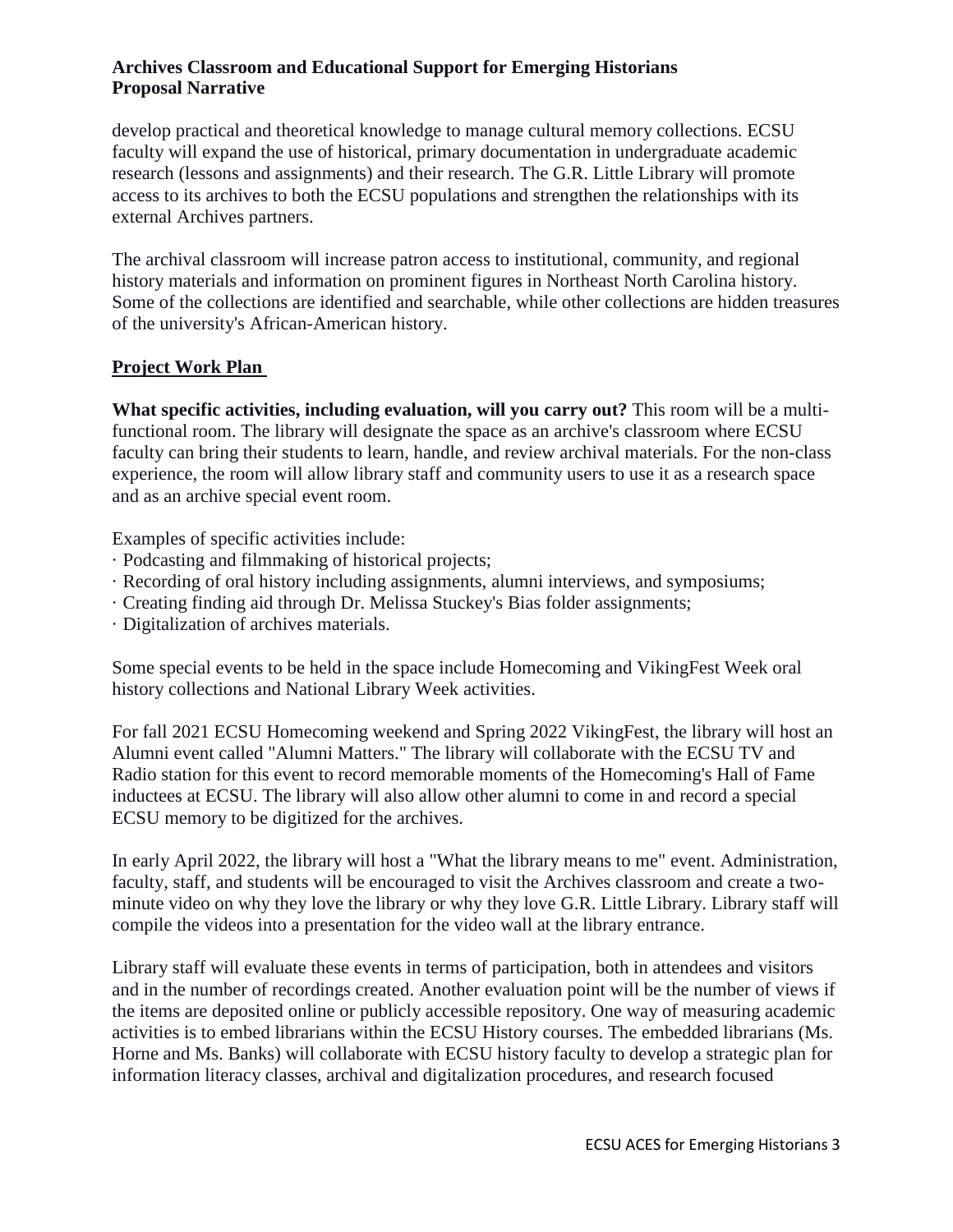opportunities. After librarian led classes, the librarian will survey the students and faculty on their experience (see attached survey).

Another way of measuring the impact of the archives classroom will be both qualitative and quantitative data.

Quantitative data could include

- the number of faculty/librarians meetings to discuss curriculum, technology issues, or other related issues,
- Classroom Use
- Number of classes held in the archives classroom (non-librarian led)
- Number of classes held in the archives classroom (librarian led)
- Number of students in the class
- Non-classroom use events
- Number of special archives events
- Number of patrons (anything outside of regularly scheduled classes)

Qualitative data include:

- Librarians' observations of the use of the room.
- Examples of recordings created in the classroom

**What are the risks to the project, and are they accounted for in the work plan?** There is minimal risk to this project. One of the risks, the technology infrastructure, has been addressed during the renovation process in the 2019/2020 fiscal year. Librarians will minimize risk to the surveys by keeping them anonymous.

**Who will plan, implement, and manage your project?** The team consists of two librarians and a Master of Library Science graduate student, who will be doing her practicum during fall 2021. All three people will be responsible for communicating with each other about the project's status, including the planning, implementing, and managing supported events.

- Mrs. Cynthia Horne is the project director. She is the Circulation Librarian and has experience in university Archives management and archival digitization projects. She holds Master of Library and Information Science degree from Valdosta State University and have been involved with archives management for more than ten years.
- Ms. Mary Jordan is the Technical Services Librarian. She has her Master of Library Science from North Carolina Central University. Ms. Jordan has her Bachelor of Science with a concentration in Public Administration and a minor in History.
- Ms. Leah Banks is the Technical Services Specialist and is currently pursuing her MLS degree in Archives and Record Management at North Carolina Central University. To further her training in Archives, she attended the Georgia Archives Institute in the Summer of 2017. For the last five years, she has assisted the Access Services Librarian with obtaining archives materials for alumni. Ms. Banks has attended several workshops on archives and preservation.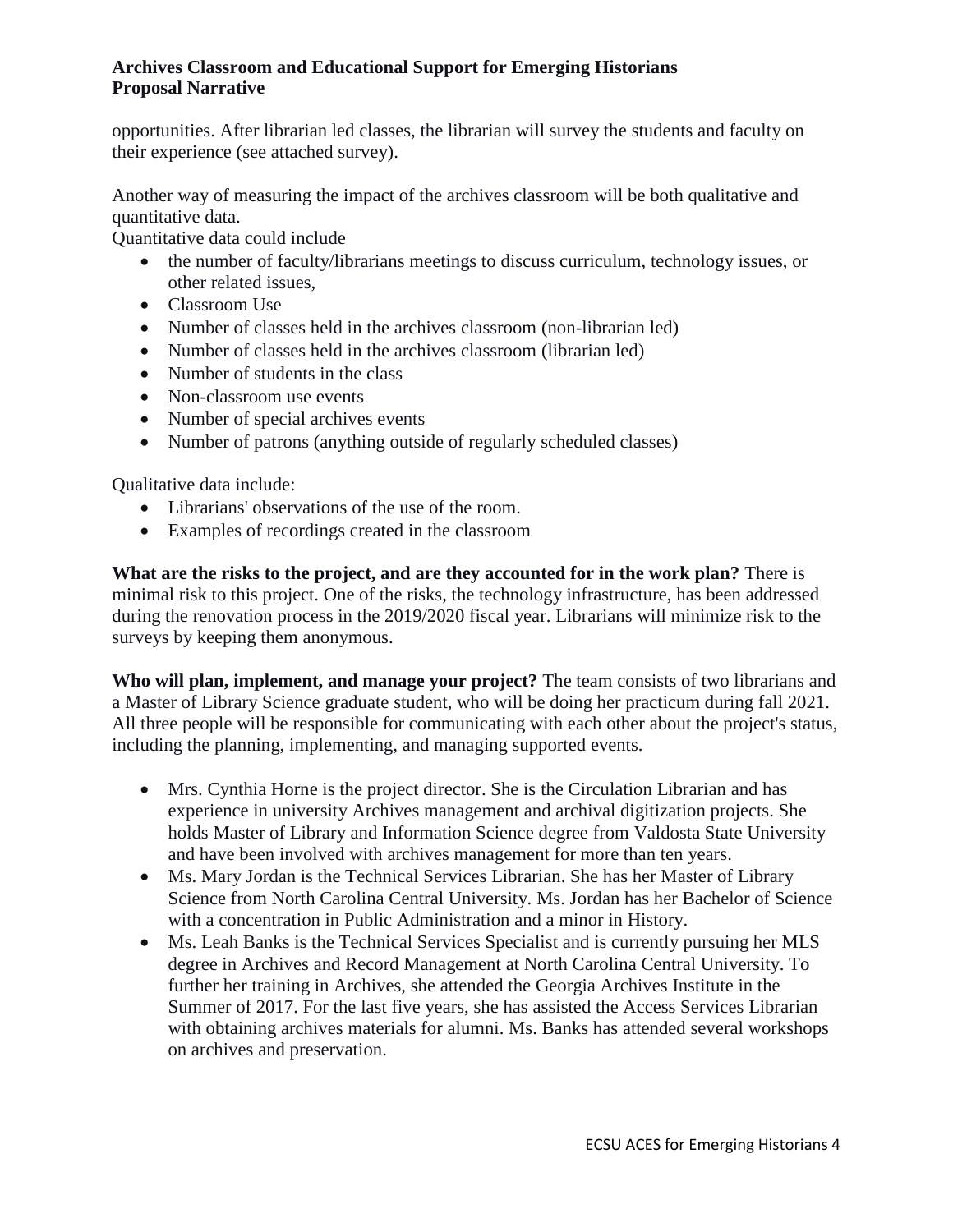Timeline: Throughout the 2020/2021 academic school, Mrs. Horne and Ms. Banks will be in frequent communication with the ECSU faculty as part of their liaison responsibilities and as the point of contact for the Archives classroom project. If the proposal is accepted and granted, the team will set up monthly meetings with the necessary partners to update the project's status quo. In July 2021, once the money is released to ECSU, the team will begin to purchase the budgeted items. The items should be delivered and in place by the beginning of the Fall 2021 semester. The team will set up the archives classroom to maximize workspace use and begin scheduling the room's usage. In August 2021, the first of many classes will held in the archives classroom. In the latter part of September, the ECSU Hall of Fame inductees' interview will be conducted. In October 2021, the archives classroom will be made available for the "Alumni Matters" event. In late November, students will use the room for podcast/filmmaking and oral history presentations.

In spring 2022, the ECSU history department will continue using the archives classroom as before. The library will host multiple themed events in the room, including women's history month, African American history month, "I love the library" (National Library Week) in April, and an annual panel discussion "Black Girl's Magic."

• **What time, financial, personnel, and other resources will you need to carry out the activities?** To purchase the needed tables, chairs, and technology, G.R. Little Library is requesting \$49,951.30. The most considerable portion of this funding (approximately 55% of the budget) will go to procure an overhead scanner with high pixel count imagery and OCR capabilities (\$10,750) and a microform scanner that will output high-quality digital images from a variety of microform types (\$16,583). An additional \$8,250.20 will be used for audio-visual recording equipment to facilitate podcast and oral history recordings. Two Apple (Mac) computers will be purchased for \$3,398.00 to support quality audio-visual recording manipulations. One Thousand dollars (\$1,000) will be allocated to purchase archival supplies and physical and digital storage items. The last of the grant funds, \$9,970.10, will be used to obtain large tables and an ample amount of seating for the activities planned for this space.

The travel funding of \$3,000.00 will be used to fund Ms. Banks' travel to IMLS meetings, with Mrs. Horne seeking university or alternate sources for travel funding to accompany Ms. Banks.

**How will you track your progress toward achieving your intended results?** Along with other stakeholders, the grant committee will break down the goals into its parts and set interim (monthly, semester) goals that will culminate in this project's overall success.

- The grant team will keep a log of the librarians' observations and identify what equipment and areas have been used.
- The team will create a calendar to keep track of scheduled classes.
- The team will maintain spreadsheets of archives traffic and usage data and qualitative feedback from classes and events.
- The team will meet regularly to discuss goal progress.
- Librarians will routinely solicit feedback from students, faculty, and other stakeholders and users concerning the Archives classroom and related instruction and events.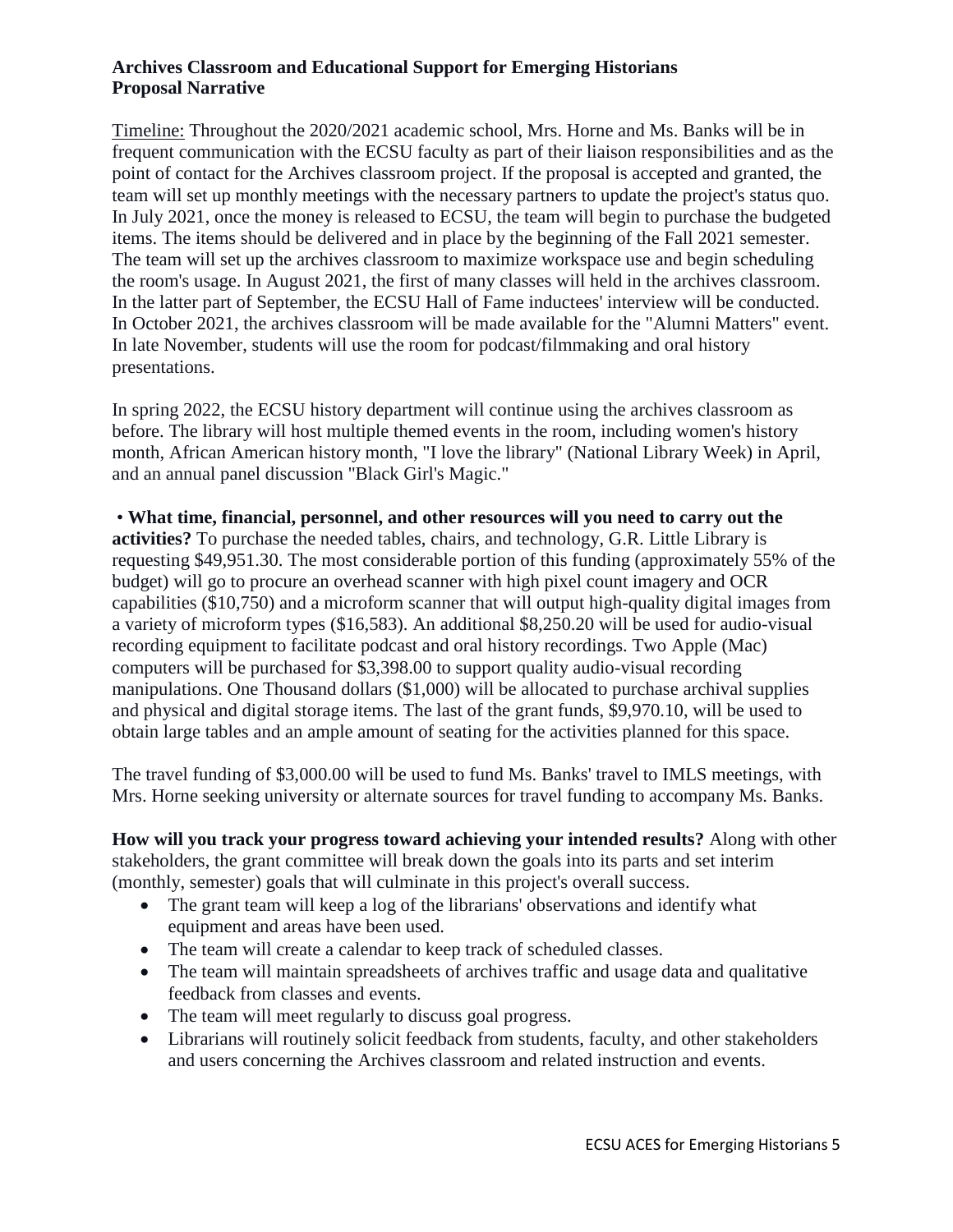**How and with whom will you share your project's results?** Whenever possible and relevant, key personnel will attend virtual or in-person IMLS meetings or conferences to present findings and experiences.

The team will publish and present their findings and experiences of embedded librarians in digital history courses using a dedicated archives classroom. Other possible opportunities for publication or presenting are with the Society of North Carolina Archivists' annual meeting, North Carolina Library Association biannual conference, or a larger library or archivist conference. Mrs. Horne and Ms. Banks may collaborate with a History Department Faculty to present at a national history association conference such as the American Historical Association.

The grant committee will request to meet with the ECSU's Office of Communication and Marketing to have a feature story on the archives classroom. The G.R. Little Library staff will feature the archives classroom on its quarterly newsletter and blog.

## **Project Results**

**What are your project's intended results, and how will they address the need, problem, or challenge you have identified?** Within the one year of this grant project, librarians will increase student and researcher access to the archives and student knowledge of archival practice and theory. Librarians with archival experience will increase their presence in relevant classes and will utilize the archives classroom to model professional behavior. Minority students in degree programs that could matriculate into Archives Management, Museum and Historical Site Management, and related fields will develop professional awareness and practical job skills and knowledge.

The success of improving the racial diversity of archival and museum professions is a longerterm metric than can be accommodated by this grant project. However, it is an objective in some sense. The measurement of this in the short term will rely on students' qualitative feedback about their career plans and the possibility of going into one of the target fields post-graduation. Longitudinal data, obtained in coordination with the History department, will be gathered and possibly shared through publication or conference presentations.

**How will the knowledge, skills, behaviors, and/or attitudes of the intended audience change as a result of your project?** This project and the room that it outfits will improve the library's and archives' usage as a research resource and improve emerging and existing researchers' skills in handling fragile and antique materials and artifacts. There will be enhanced knowledge of archives management skills, such as arrangement, digitization, and metadata creation. Through advanced research skills training, it is expected that there will be an uptick in student grades and the quality of student research projects.

• What data will you collect and report to measure your project's success?

The library will collect and analyze the following data:

- the number of room reservations;
- the number of room visitors for research, classes, and events;
- the number of archival research requests/digital item conversions;
- post-instruction students and faculty surveys;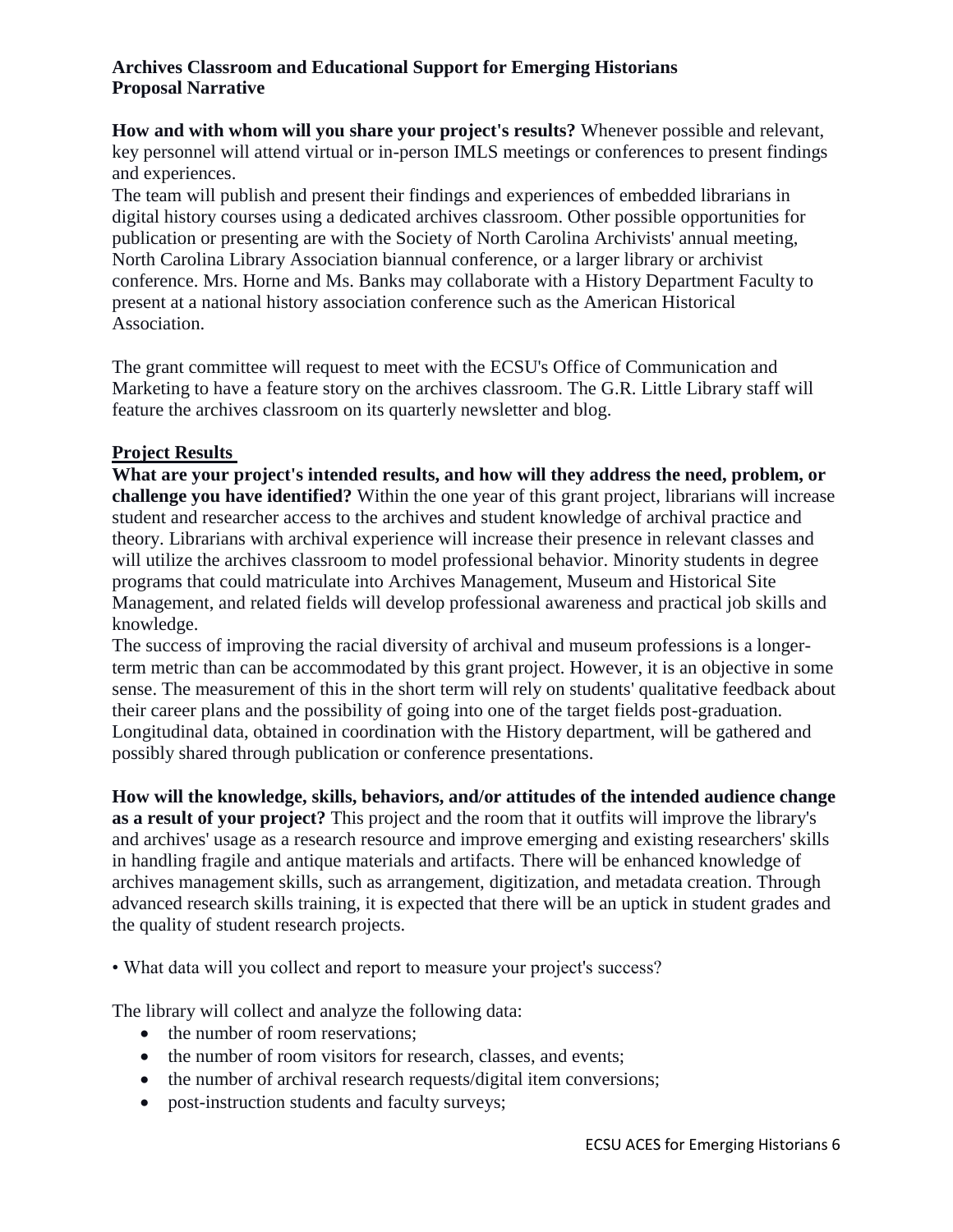- archives traffic and usage data; and
- qualitative feedback from classes and events.

**If applicable, how will the care, condition, management, access to, or use of the museum collections and/or records that are the focus of your project improve?** This project will support creating a safe archival space where archives can be kept in a homogenous environment, close to their storage area. It will train emerging research professionals in the proper handling and care of antique and fragile materials and the appropriate use of technology in the handling of museum/archives collections. Also, this space will facilitate and encourage responsible handling, use, and storage of materials. Overall, the care, condition, management, access to, and use of all of the ECSU University Archives will be improved because of access to a proper archival research space.

**What tangible products will result from your project?** The grant committee expects to see an appreciable uptick in the number of university research projects using the University Archives, especially in the History and Interdisciplinary Studies areas, which may be uploaded to the institutional repository. Alumni are expected to create numerous oral history recordings that target the university's history and the student experience, which will be maintained in a digital archives collection. The library staff also expects to digitize university archival materials and unique microform collections to improve research access to both.

**How will you sustain the benefit(s) of your project?** The Library staff is committed to embedded librarianship that benefits the educational endeavors of the campus. Building on this project's success regarding archives and information literacy, the library staff expects to embed librarians in other academic disciplines. This equipment will also enable the library staff to expand the access services provided to researchers to include archival and microform materials.

This space and its features will enable more collaborations with regional partners such as local museums and other universities, including the Museum of the Albemarle and East Carolina University. Also, this classroom and equipment elevate the awareness of the University Archives as a campus resource and will support the recruitment and retention of a full-time Archivist in the future.

 [1] The Association of College and Research Libraries. (2016, January 11). *Framework for information Literacy for higher education.*

<http://www.ala.org/acrl/sites/ala.org.acrl/files/content/issues/infolit/framework1.pdf>

[2] SAA-ACRL/RBMS Joint Task Force on the Development of Guidelines for Primary Source Literacy (JTF-PSL). (2018, June). *Guidelines for Primary Sources Literacy.* Society of American Archivists. [https://www2.archivists.org/sites/all/files/Guidelines%20for%20Primary%20Souce%](https://www2.archivists.org/sites/all/files/Guidelines%20for%20Primary%20Souce%20Literacy_AsApproved062018_1.pdf) [20Literacy\\_AsApproved062018\\_1.pdf](https://www2.archivists.org/sites/all/files/Guidelines%20for%20Primary%20Souce%20Literacy_AsApproved062018_1.pdf)